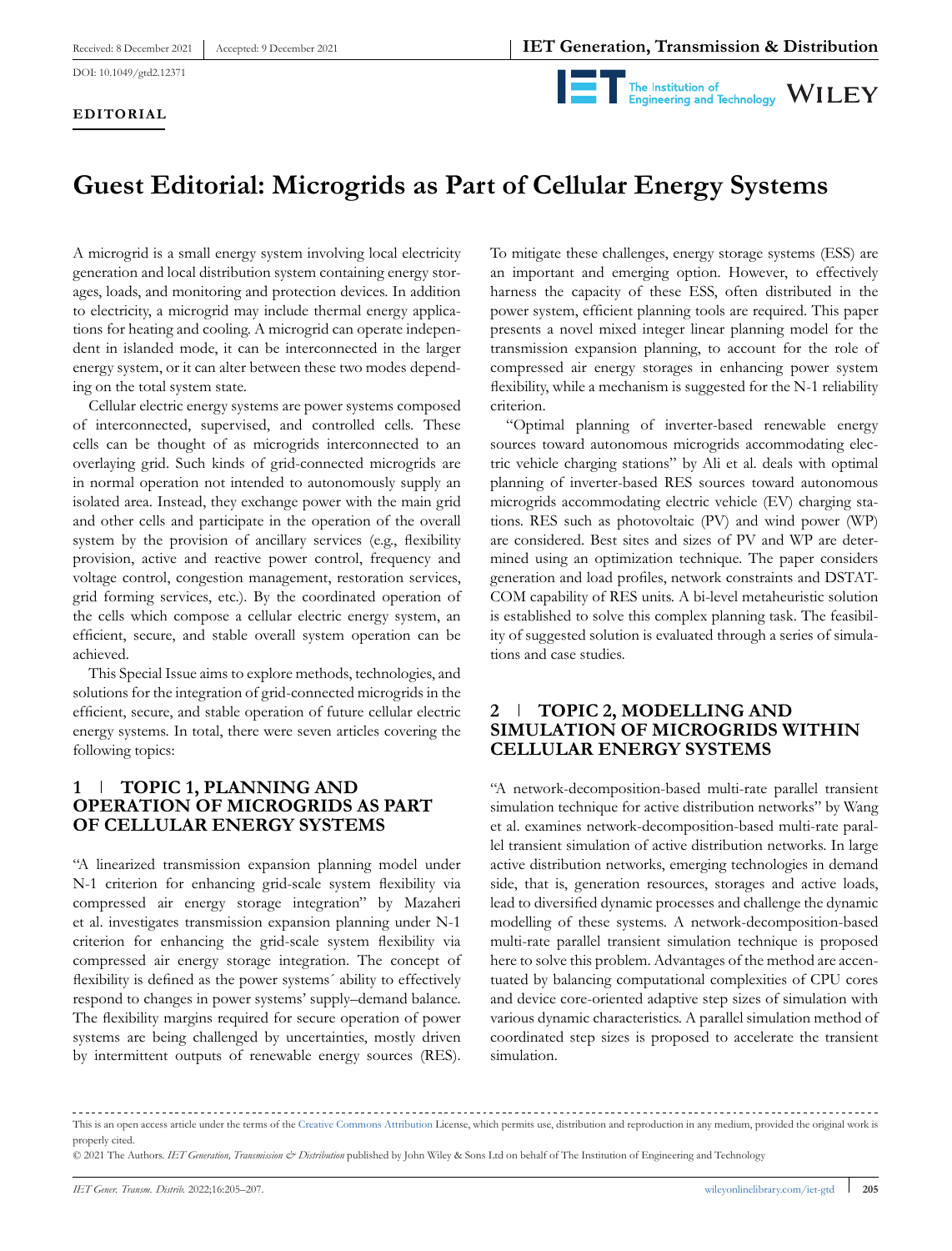#### **3 TOPIC 3, ANCILLARY SERVICES IN CELLULAR ENERGY SYSTEMS INCORPORATING MICROGRIDS**

"Imbalance-based primary frequency control for converter-fed microgrid" by Suh et al. investigates imbalance-based primary frequency control for converter-fed microgrid. Frequency droop is a simple and effective frequency control method, but it is not appropriate as a primary frequency control for microgrids with energy storages and voltage source inverters. This paper proposes a new converter-fed microgrid frequency control method based on the estimated active power imbalance. This is estimated via frequency deviation, frequency drop speed and modified swing equation. Simulations show that the proposed method is significantly faster than frequency droop control methods and improves the quality of frequency control.

In "Provision of ancillary services in a grid-connected photovoltaic distributed energy resource" by Rocha et al., the provision of ancillary services in grid-connected photovoltaic distributed energy resources (DER) is investigated. The insertion of DER can be positive, providing ancillary services, for example, harmonic mitigation, or negative, causing overvoltage, depending on the proper control and characteristics of the grid. The paper proposes a pq-based control strategy for distributed generation, which in the studied case is composed of PVs providing ancillary services. The power control is based on the power balance between the grid and the converter. Besides supplying active and reactive power, the proposed strategy can provide ancillary services by controlling the grid currents from a pq-transformation.

#### **4 TOPIC 4, MONITORING, PROTECTION AND CONTROL OF MICROGRIDS IN CELLULAR ENERGY SYSTEMS**

"Multilayer event-based distributed control system for DC microgrids with non-uniform delays and directional communication" by Alavi et al. deals with multilayer event-based distributed control system for DC microgrids with non-uniform delays and directional communication. The secondary control layer of microgrids is modelled as a multi-agent distributed system, coordinated based on consensus protocols. To minimize the convergence time in consensus protocol, the paper proposes a multilayer event-based consensus framework, which is resilient to communication delays and supports plug-and-play addition or removal of distributed generators in DC microgrids of cellular energy systems. A novel bi-layer optimization algorithm minimizes the convergence time by selecting an optimal communication topology graph and then adjusts the controller parameters. The proposed solution was tested in hardware—in-the-loop testbed to validate its performance.

"Aggregate dynamic modelling and optimal control in cellular electric energy systems" by Hinners et al. investigates aggregate dynamic modelling and optimal control in cellular electric energy systems. The paper deals with the problem of

the large number of controlled distributed resources, which makes the individual modelling and control of these resources of the grid computationally challenging. Hence, some method for aggregating these resources both for modelling and control would be appealing so that they can be presented collectively. The paper presents a method combining the control goals based on geometric flexibility regions, constrained optimization, and transfer function considerations to enforce approximated firstorder transfer function behaviours at the buses. Time-domain simulations are used for validation and demonstration of the method.

#### **5 SUMMARY/CONCLUSION**

Integrating microgrids as parts of cellular energy systems is a vast and challenging problem, dealing with several areas of power system engineering. The selected papers provide a good overview of the most important aspects of cellular energy systems: planning and operation of microgrids as part of cellular energy systems; monitoring, protection and control of microgrids in cellular energy systems; modelling and simulation of microgrids within cellular energy systems; and ancillary services in cellular energy systems incorporating microgrids.

> Rodrigo Palma-Behnke Qiuwei Wu Vahid Vahidinasab Johanna Myr[zik](https://orcid.org/0000-0002-9979-7333) Matti Lehtonen<sup>D</sup>

**Correspondence** Email: [matti.lehtonen@aalto.fi](mailto:matti.lehtonen@aalto.fi)

#### **ORCID**

*Matti Lehtonen* D<https://orcid.org/0000-0002-9979-7333>

#### **AUTHOR BIOGRAPHIES**



**Rodrigo Palma-Behnke** (M'94, SM'04 IEEE) received his B.Sc. and M.Sc. in Electrical Engineering from the Pontificia Universidad Católica de Chile and a Dr.-Ing. from the University of Dortmund, Germany. He is a full professor at the Electrical Engineering Department at the University

of Chile. His research field is the planning and operation of electrical systems in competitive power markets, renewable energy, solar energy solutions, smartgrids, power system education and the development of microgrids solutions. He is Director of the Energy Center, FCFM, University of Chile [\(www.centroenergia.cl\)](http://www.centroenergia.cl), and PI at the Solar Energy Research Center SERC-Chile [\(www.sercchile.cl\)](http://www.sercchile.cl).